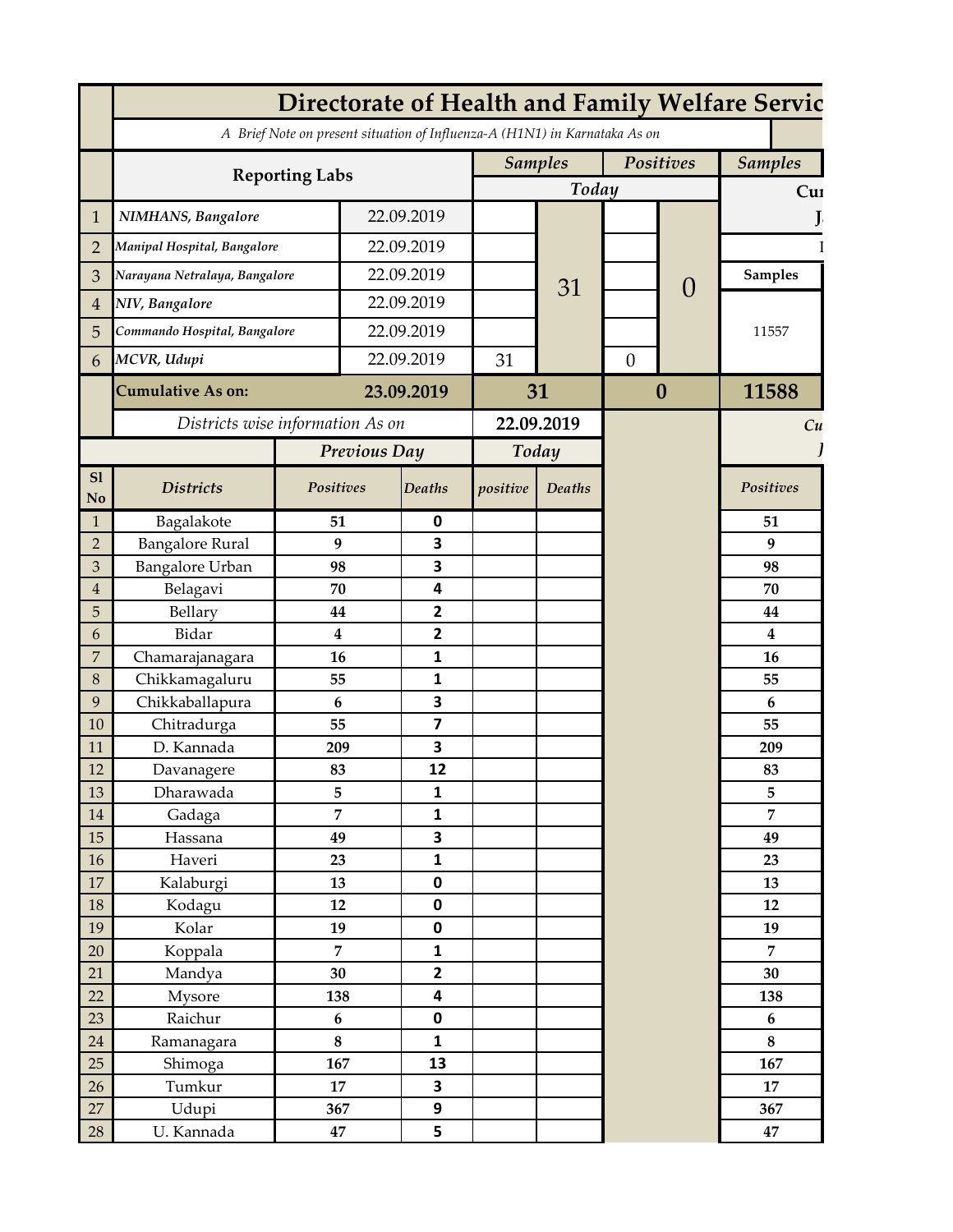| 29                             | Vijayapura            | 39   |       | 3    |      |                  |      |       | 39       |       |
|--------------------------------|-----------------------|------|-------|------|------|------------------|------|-------|----------|-------|
| 30                             | Yadagiri              |      |       | 0    |      |                  |      |       |          |       |
| 31                             | <b>BBMP</b>           | 262  |       | 0    |      |                  |      |       | 262      |       |
| Total                          |                       | 1917 |       | 88   | 0    | $\boldsymbol{0}$ |      |       | 1917     |       |
| <b>Years wise</b>              |                       | 2009 | 2010  | 2011 | 2012 | 2013             | 2014 | 2015  | 2016     | 2017  |
|                                | Sample Tests          | 8504 | 12952 | 2699 | 4472 | 1870             | 2349 | 13168 | 3494     | 16864 |
| $\overline{2}$                 | <b>H1N1 Positives</b> | 1799 | 2552  | 108  | 878  | 122              | 303  | 3565  | 110      | 3260  |
| 3                              | H1N1 Deaths           | 135  | 120   | 16   | 48   | 19               | 34   | 94    | $\theta$ | 15    |
| Directorate of Health & FW Sei |                       |      |       |      |      |                  |      |       |          |       |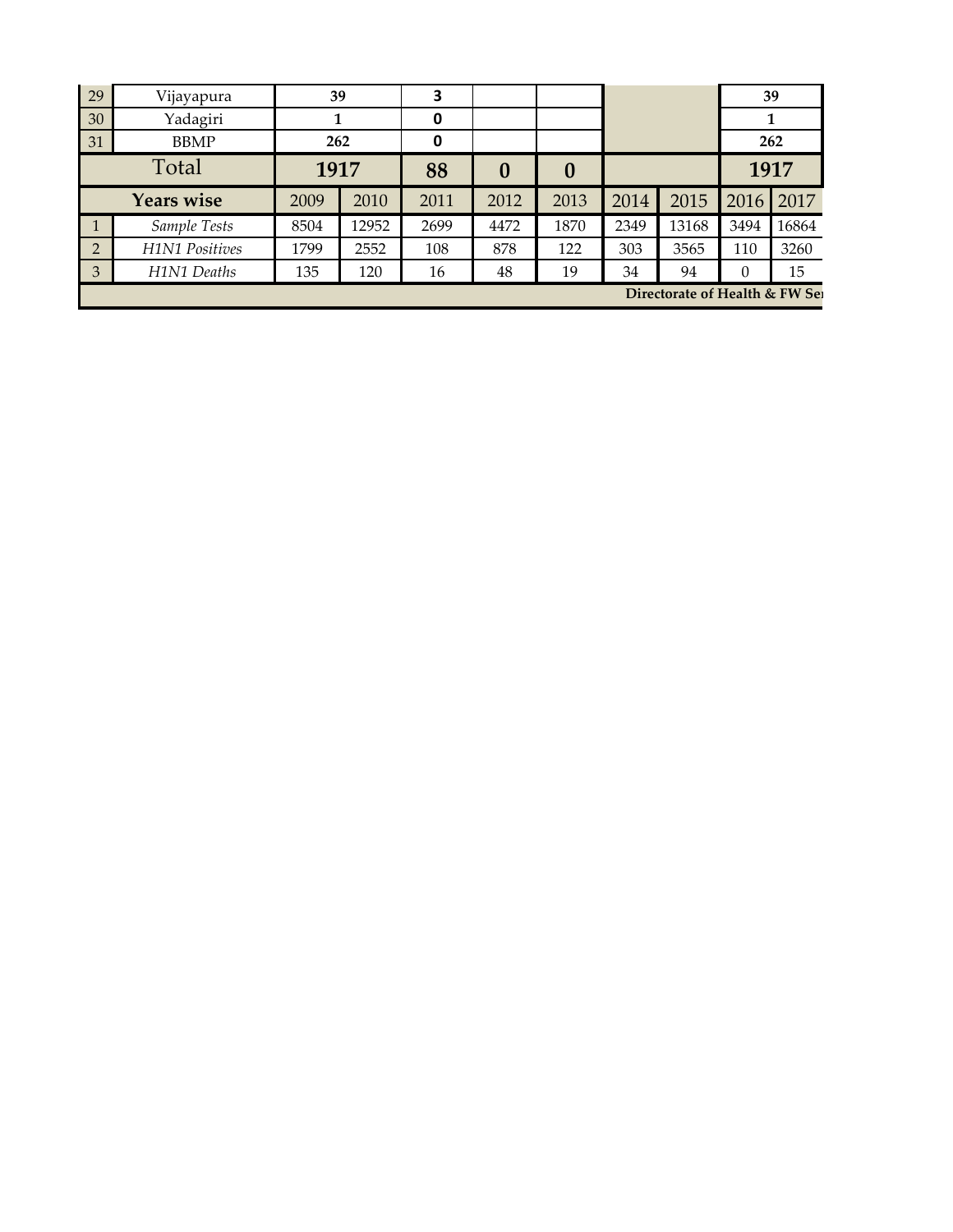| es                                      |  |
|-----------------------------------------|--|
| 23.09.2019                              |  |
| positives                               |  |
| nulative from                           |  |
| anuary-2019                             |  |
| Previous Day                            |  |
|                                         |  |
| $\,$ positives                          |  |
| 1917                                    |  |
| 1917                                    |  |
| mulative From                           |  |
| anuary-2019                             |  |
| Deaths                                  |  |
| $\pmb{0}$                               |  |
| $\mathbf{3}$                            |  |
| $\mathbf{3}$                            |  |
| $\overline{\mathbf{4}}$                 |  |
| $\overline{2}$                          |  |
| $\overline{2}$                          |  |
| $\mathbf{1}$                            |  |
| $\mathbf{1}$<br>$\overline{\mathbf{3}}$ |  |
| $\overline{7}$                          |  |
| $\overline{\mathbf{3}}$                 |  |
| ${\bf 12}$                              |  |
| $\mathbf{1}$                            |  |
| $\mathbf 1$                             |  |
| $\mathbf 3$                             |  |
| $\mathbf 1$                             |  |
| $\pmb{0}$<br>$\pmb{0}$                  |  |
| $\pmb{0}$                               |  |
| $\mathbf 1$                             |  |
| $\mathbf 2$                             |  |
| $\boldsymbol{4}$                        |  |
| $\pmb{0}$                               |  |
| $\mathbf{1}$                            |  |
| 13                                      |  |
| $\mathbf 3$<br>$\boldsymbol{9}$         |  |
| $\overline{\mathbf{5}}$                 |  |
|                                         |  |